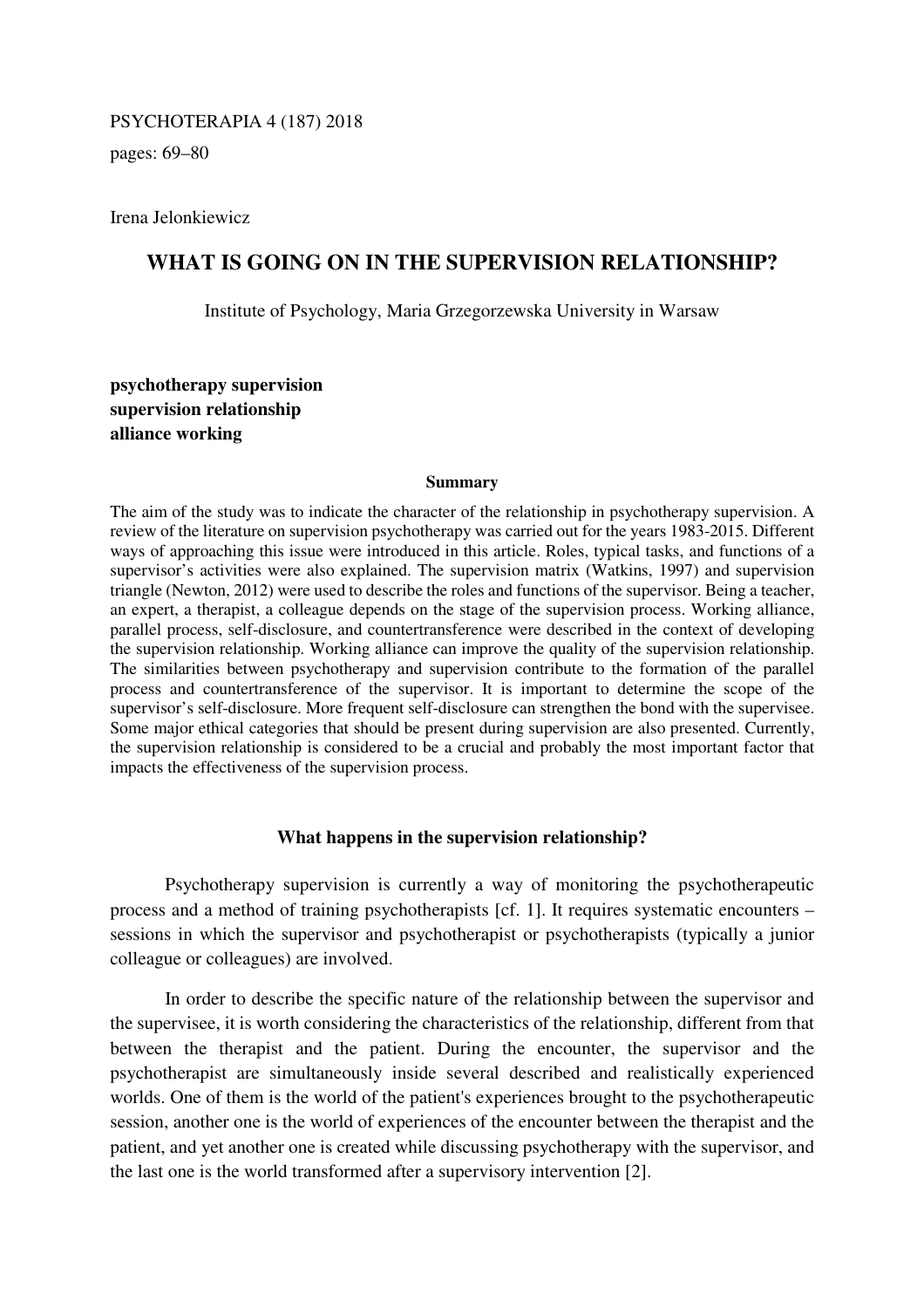The author's comments and remarks found in this text are the results of reflection on several interesting studies of various aspects of supervision. It is not my intention to describe the entire supervisory process, its course, limitations and goals, but rather to gain a better understanding of the relationship between the supervisor (mentor) and supervisee (student) developed during the supervisory session. To answer the title question, I shall start by trying to explain how the supervisory relationship is described.

### **Understanding and the specific nature of the supervision relationship**

Arguments for this explanation are provided by an analysis of how to define the supervisory relationship in different languages. Kalai [4] wrote that in English "supervision" means "looking from above", in French it means "controlling", in Arabic it means "leading to knowledge" and in Hebrew, "directing, leading". In the definitions given, one can see a different way of describing the relationship between the supervisor and the supervisee. If one looks at the semantic range of these terms, they can notice that they relate primarily to two aspects of the supervision relationship – the transfer of knowledge and the exercise of control or power.

Various types of supervisory relationships may result from the combination of these two aspects: based on the supervisor's deep knowledge and his/her strict control, on the supervisor's deep knowledge and the supervisee's little control, on disregarding knowledge but on the supervisee's strict control, or on disregarding knowledge and little control over the supervisee. Another additional dimension describing a type of relationship could be the level of concentration of the supervisor on the supervisee.

It is also worth recalling the scope of activities undertaken by the supervisor. Watkins [5] described the most important tasks of supervision. He mentioned a) the **relationship** between the junior and the senior (treating this aspect of supervision as crucial), b) **evaluation** – providing feedback on the therapist's work, his/her strengths and weaknesses, c) **time frame** (it should last for one academic year and be provided by more than one supervisor), d) **enhancing** the professional functioning of the therapist, e) **monitoring** the quality of professional services, f) **protecting** the profession – a situation where the supervisor serves as a "gatekeeper" of the norms associated with the psychotherapist's profession.

Supervisory encounters focus most often on: a) diagnosing problems presented by the supervisee, b) cognitive case conceptualisation, c) acquiring basic skills of counselling, d) structuring therapy sessions, e) developing cognitive and behavioural techniques of the trainee.

What problems arise in different supervision styles? *The Mister Rogers Supervisor* – nice, warm, but failing to provide feedback. *Attila the Supervisor* – presents only one view on supervision. *The "How do you feel" Supervisor* – focuses mainly on the emotions of the therapist.

The way of describing supervision presented by Watkins [5] allows for a division into functions and tasks performed by the supervisor. These functions include: monitoring/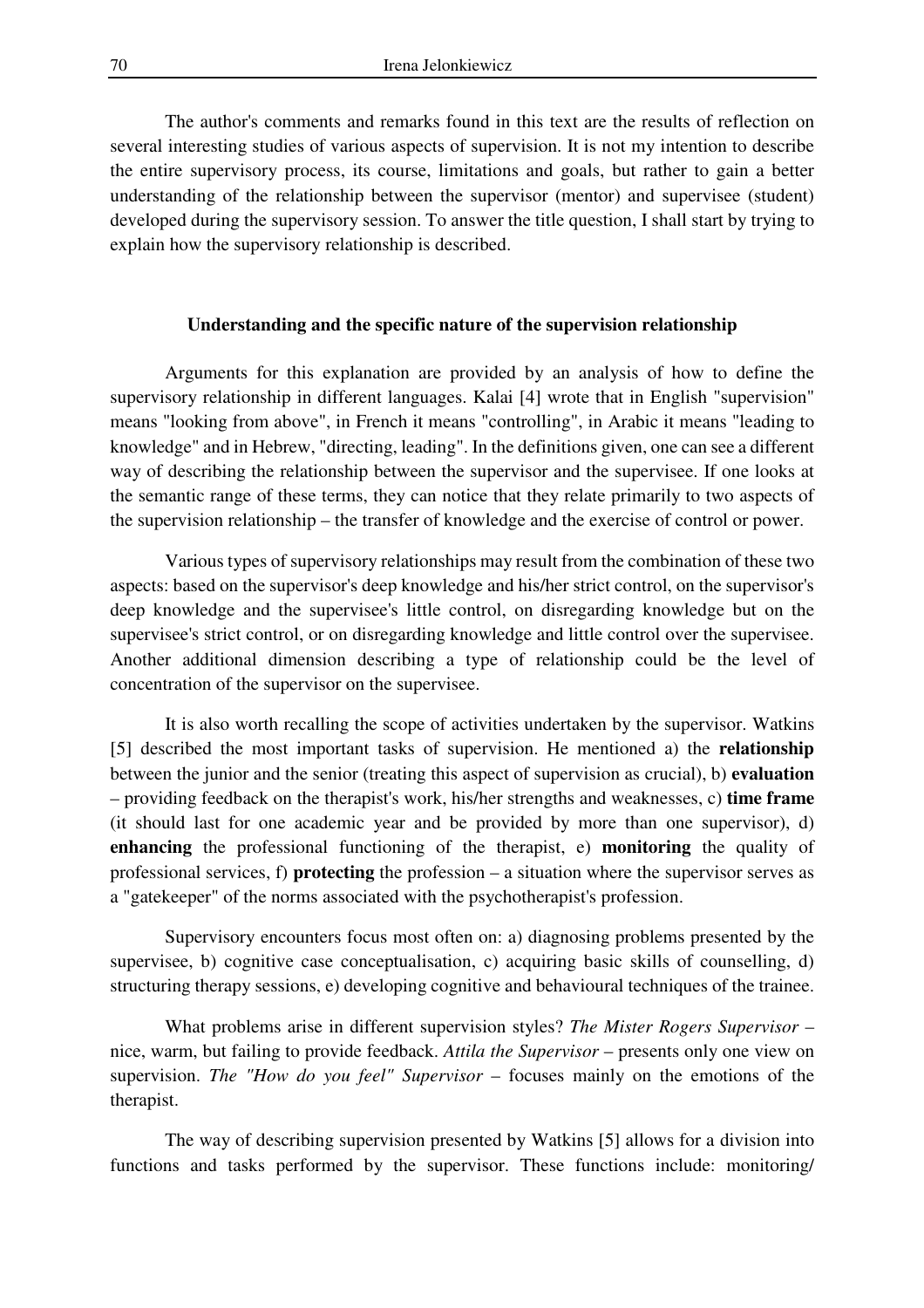evaluating, advising/instructing, modelling, consulting, and supporting. The supervisor's tasks include: shaping the supervisee's therapeutic ability, case conceptualisation, maintaining the therapist's professional role, shaping his/her own emotional awareness in contact with the client and the supervisor, facilitating the supervisee's self-evaluation through, for example, making a realistic evaluation of his or her competences or limitations. Tasks (defined by the question "what?") and functions (defined by the question "how?") characterising the supervision process may create a certain type of matrix if considered together (see Figure 1). The supervisor, using this matrix, can assess how often the tasks and functions are used.

|                                    | Supervision tasks (what?) |                           |                      |                                       |                     |
|------------------------------------|---------------------------|---------------------------|----------------------|---------------------------------------|---------------------|
| Supervision<br>functions<br>(how?) | Therapeutic<br>skills     | Case<br>conceptualisation | Professional<br>role | Therapist's<br>emotional<br>awareness | Self-<br>evaluation |
| monitoring                         |                           |                           |                      |                                       |                     |
| advising                           | <b>XXXXX</b>              |                           |                      |                                       |                     |
| modelling                          |                           |                           |                      |                                       |                     |
| consulting                         |                           |                           |                      |                                       |                     |
| supporting                         |                           |                           |                      | <b>XXXXX</b>                          |                     |

Figure 1. **Supervision process matrix (in: Watkins, 1997)**

XXXXX – activities occurring often in supervision

Watkins [5] described supervision as *an intervention provided by a more senior member of a profession to a more junior colleague or colleagues who typically (but not always) are members of that same profession. This relationship is evaluative and hierarchical, extends over time* [emphasis added], *and has the simultaneous purposes of enhancing the professional functioning of the more junior person(s), monitoring the quality of professional services offered to the clients* [p. 242].

According to Watkins, the actual supervisory relationship is a key component of supervision. He believed that the supervisory situation was considered in the past a two-part process consisting of the supervisory alliance and supervisory interventions, which underestimated the supervisory relationship. The supervisory relationship exists from the moment supervision begins until its end and has a considerable impact on the development and the establishment of the supervisory working alliance and the utilisation of the transferencecountertransference experience in the supervisory situation. According to Watkins [5], this relationship is characterised by at least two dimensions: realism and genuineness that vary in terms of valence and magnitude. Realism means conflict-free, transference-free, undistorted interactions or experiences (internal and external) of the supervisor and the supervisee that occur in the supervisory relationship. Genuineness describes a type of supervisor-supervisee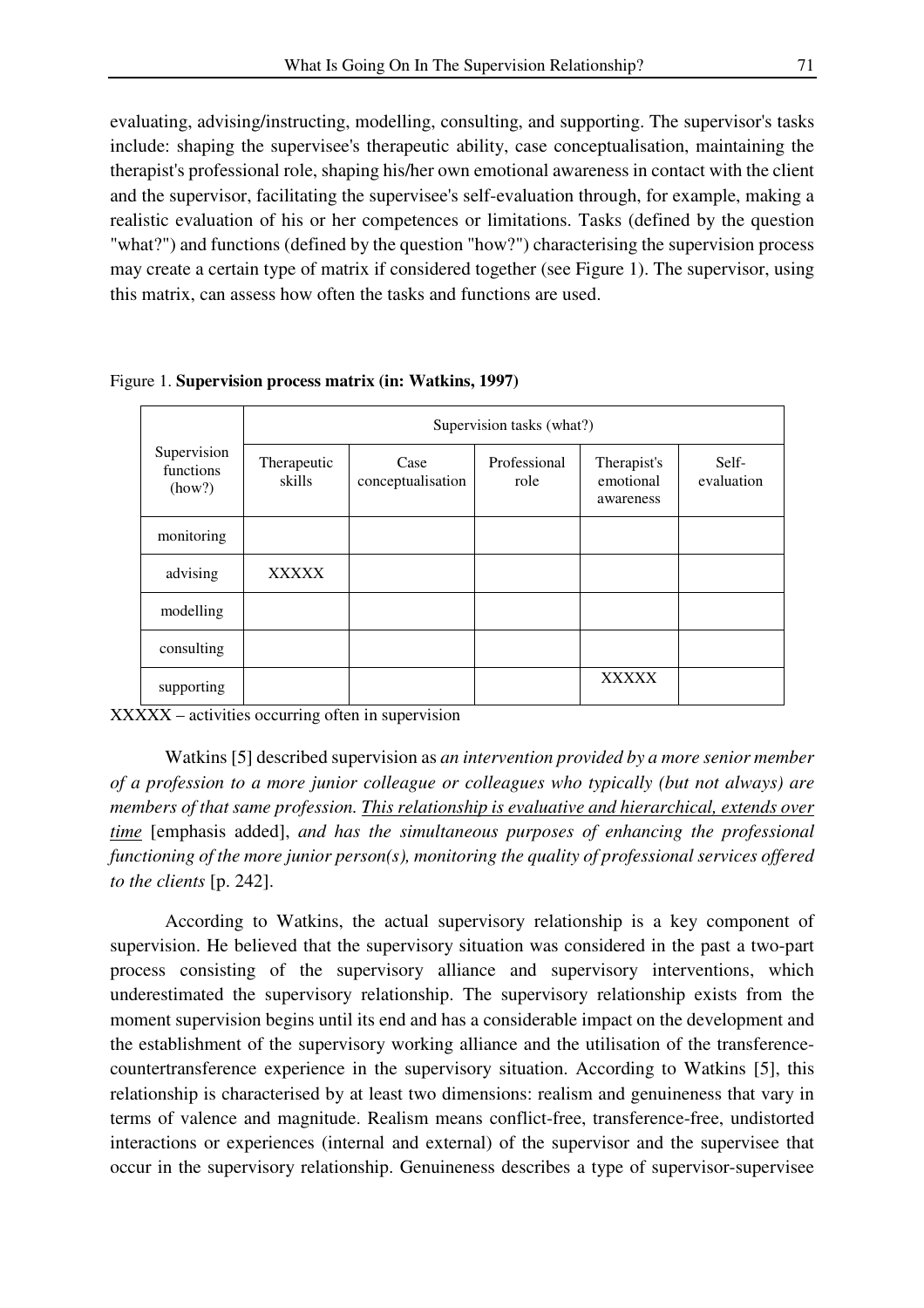relationship and, just like in humanistic psychology, may be central to the therapeutic change process.

Watkins [5] wondered why, if we deal in supervision with a wealth of distorted transference-countertransference material resulting from the therapeutic relationship, would we not give attention to nondistorted (or minimally distorted) data related to the real supervisorsupervisee relationship? If taken into account, the supervisory relationship should consist of three interrelated components: the working alliance, the transference-countertransference configuration, and the real supervisor-supervisee relationship. Each of these three components is a vital piece of the supervision relational matrix. The term "real" may be controversial. What is "real", for whom does it become "real" and how does it manifest in the supervisory interaction? Examples of a real supervisory relationship include greetings, salutations, tactful and polite behaviour, friendly interest, self-expression, expressing feelings about events that impact the supervisee's life or events that result from the supervisory process.

Gelso [6-8] has added two elements to the dimensions of a supervisory relationship: magnitude (how much realism and genuineness of the supervisor-supervisee relationship exists) and valence (to what extent those behaviours are positive or negative). The stronger the real relationship, the higher and better the realism and authenticity of the supervisor and the supervisee are evaluated, which in turn favours better results achieved in supervision.

According to Chinnock [9], the scope of involvement in the supervisory process of the supervisee's thinking and emotional processing, and actions taken by the supervisor form a relational field located in the present "here and now". However, both the supervisor and the supervisee are surrounded by their own time dimensions – the external present (before the supervisory encounter) and the past. If the idea of the relationship has a central position in therapeutic and supervisory work, then the supervisory relationship is a relationship about (yet another) relationship. Chinnock believes that maintaining interest in the relational process between the supervisor and the supervisee helps the supervisee to recognise his/her own limitations of not hearing, not speaking, and not noticing certain issues in therapy.

A somewhat different understanding of the tasks and content of supervision is presented by Newton [10]. She brings attention to three main functions of supervision: *management* – matching a therapy to the context of psychotherapy and the content of the supervision contract, compliance with ethical principles, and conducting therapeutic sessions in accordance with standards; *support* – providing an opportunity to discuss emotions, needs, problems, symptoms (e.g. burnout) that may occur while interacting with the patient; *education* – developing the supervisee's existing skills and creating his/her own unique working style as a therapist. These three functions make up the "supervisory triangle" (see Figure 2). There may appear too much emphasis on any of them in the supervision process, as shown in the figure below.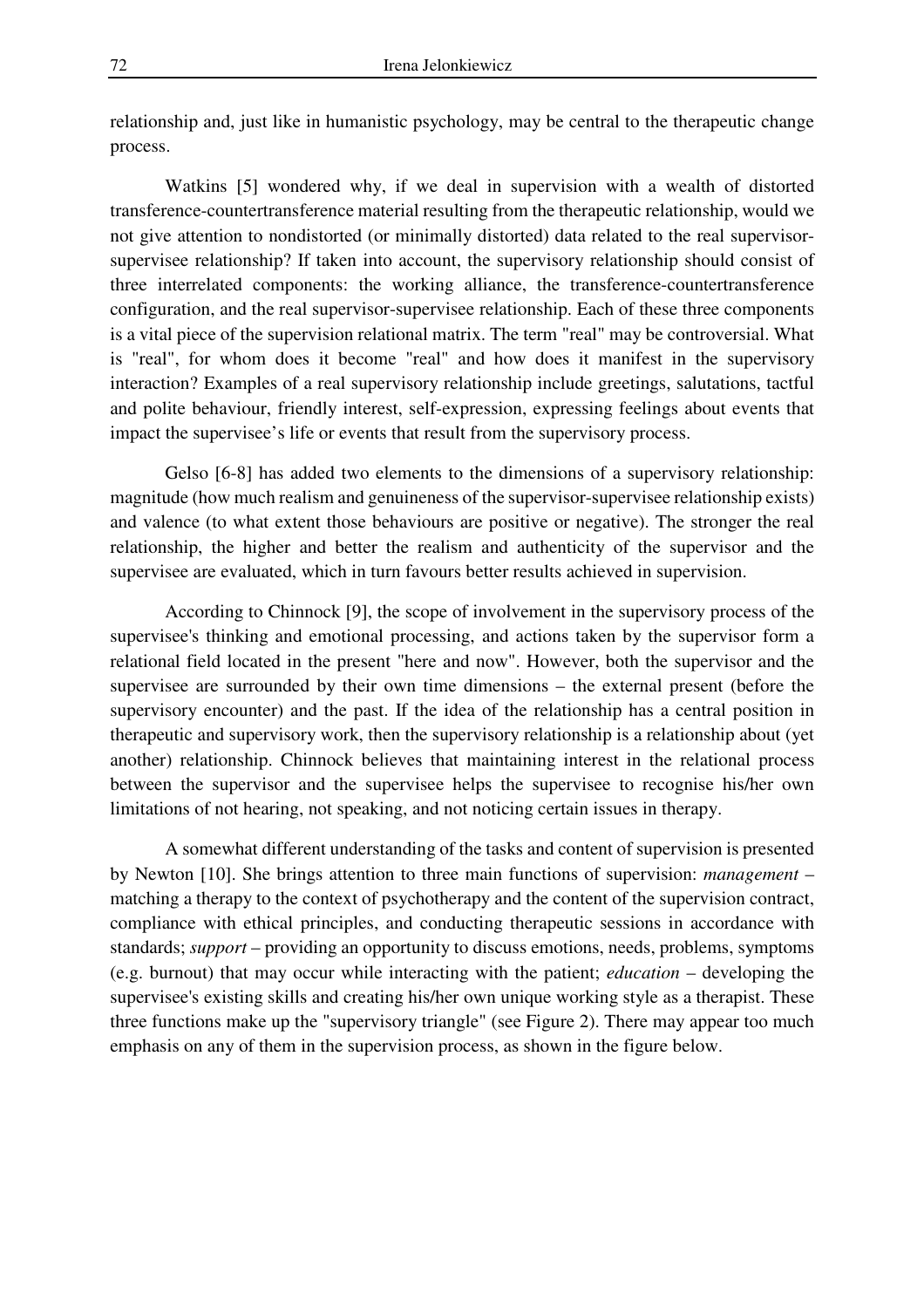

## Table 2. **The** "**supervisory triangle**" **[as cited in Newton, 2012]**

These three functions should be kept in balance for actions taken by the supervisor to be more effective. During the supervisory process, there are moments when one of the functions begins to dominate – for example, a particular event in psychotherapy may cause the supervisee to doubt his/her competence which in turn makes him/her plan the further course of therapy in great detail. According to Newton [10], each supervisor has a tendency towards one of the functions placed in the triangle. This is all to do with the characteristics of a given supervisor: some like to help other people, others are concerned about responsibility or find new ideas and the supervisee's professional growth exciting. Understanding their own preferences helps the supervisor avoid the risk of staying in one area of the supervisory triangle. The triangle is not just a simple list of aspects of supervision – it creates a meta-perspective, becoming a reference point and providing a check of the current course of supervision for experienced supervisors or guidelines for less-skilled supervisors.

Weinstein, Winer, and Ornstein [11] speak about "oscillation of roles" that the supervisor plays depending on the model of supervision used and the stage of the supervisory relationship. It can be assumed that the roles of a teacher, expert, therapist, supportive colleague, and container are determined by the type of the supervisory work focused, for example, on the patient and/or on the supervisee's needs and/or on the supervisory relationship. It is possible to oscillate between the roles and to shift from one training goal to another. It seems that a smooth transition between working methods is valuable – this is what can be called the "oscillation of roles". If this process is accompanied by observation and discussion of various supervisor's methods and roles, this may encourage the establishment of a good therapeutic alliance in supervision. Watkins [12] also wrote that the supervisor should vary his/her supervision to match the needs of his/her supervisee according to the strength and quality of the supervisory relationship.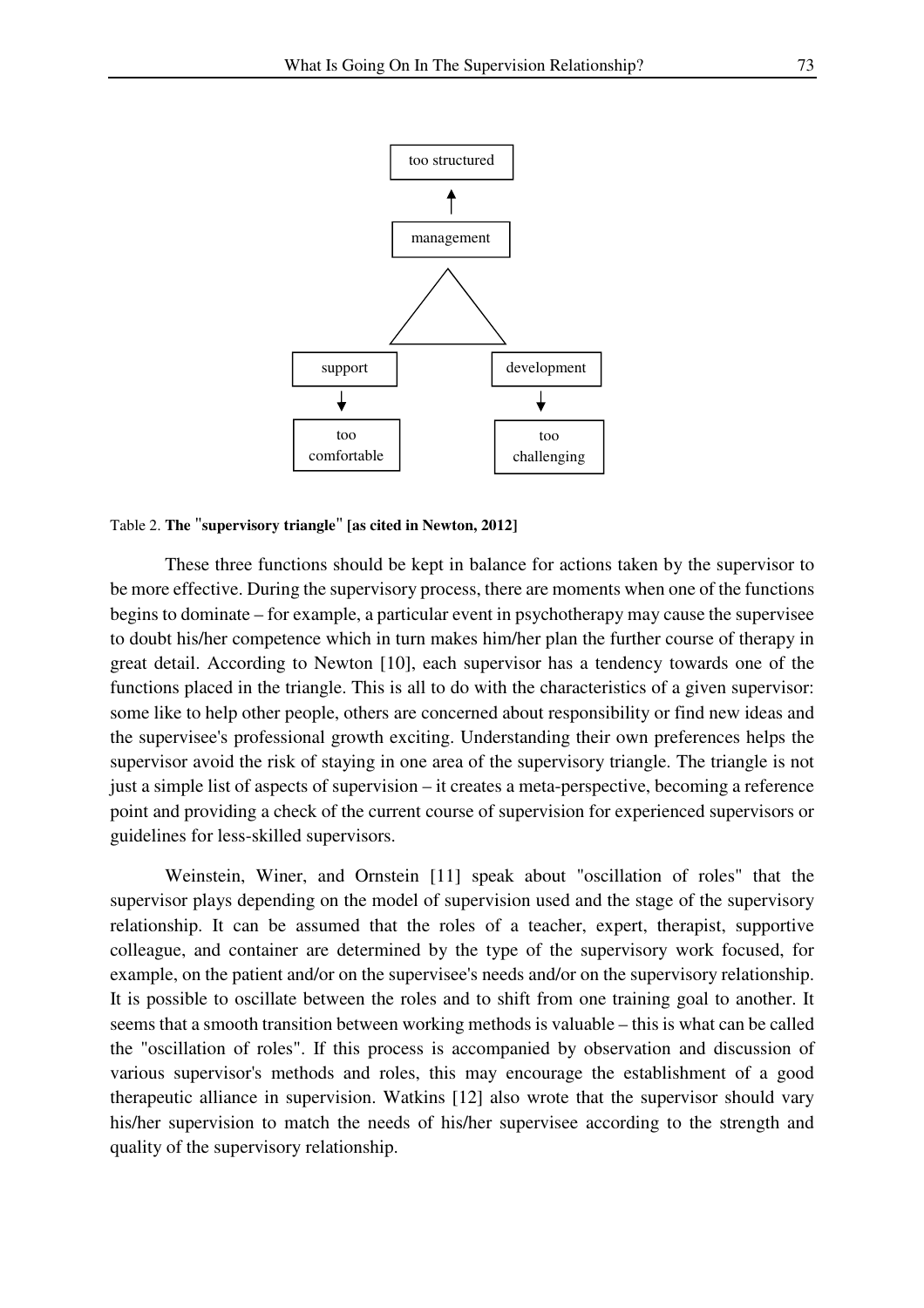Ladany, Mori, and Mehr [13] hypothesised that most effective supervisors, in comparison with those considered less effective, create a stronger working alliance, disclose more, facilitate the supervisee's disclosure and develop a more favourable evaluation process. In the study (questionnaire and qualitative), carried out on a group of 128 supervisees, it was shown that the supervisory relationship is a critical component and foundational competency of the supervisee, which suggests that it has an important impact on the supervisee's learning. Empowering the supervisee occurs through increasing the supervisee's autonomy and facilitating the supervisor's openness to the supervisee's ideas. A good supervisor should develop a strong supervisory alliance by working towards mutually agreeing with the supervisee on the goals and tasks of supervision.

Bomba [14] quotes a definition of supervision in the summary of research from the 1990s. *Clinical supervision is as a form of education and training requiring organised, intensive, case concerned relation in which an experienced practitioner supports, directs, and leads the work of colleagues*. I believe that the legitimate conclusion is that the most important factor of good supervision is **relation**, often called a non-specific factor in psychotherapy.

## **1. What are the phenomena worth paying attention to in building the supervisory relationship?**

### **1.1. Working alliance**

It should be explained what importance for the supervision process and the supervisory relationship the **working alliance** has [15]. This alliance (according to Bordin's model from 1983) is created when there is a mutual agreement between the supervisor and the supervisee as to the goals and tasks of supervision, and emotional bonding between them based on mutual concern, trust, and sympathy [16]. The supervisory alliance takes about 3–5 supervision sessions to develop.

The dynamics of the alliance is that during the first sessions, when the relationship is strengthening, the supervisor is focused on establishing the alliance. In the further course of supervision, the supervisor becomes less focused on the alliance and more on the supervisee's professional growth [17]. Such behaviour, just like self-disclosure, is beneficial for strengthening the alliance in the initial phase of the supervisory process, whereas facilitating the conceptualisation of the supervisee's problem is needed when the alliance is already strong.

Research indicates that the working alliance is positively related to the competences of supervisees, effective practice of evaluation, openness, and satisfaction of the supervision participants. Beginning or less experienced supervisors often forget about the importance of the working alliance. They want to play a significant role in shaping the therapeutic abilities of their "students", that is, to perform controlling functions rather than focus on their emotional needs and the quality of emotional bonding in supervision.

Watkins [18] in the review of 17 articles from the 1970s to 2010 affirmed the importance of the supervisory **working alliance**. The analysed studies show that the supervisory working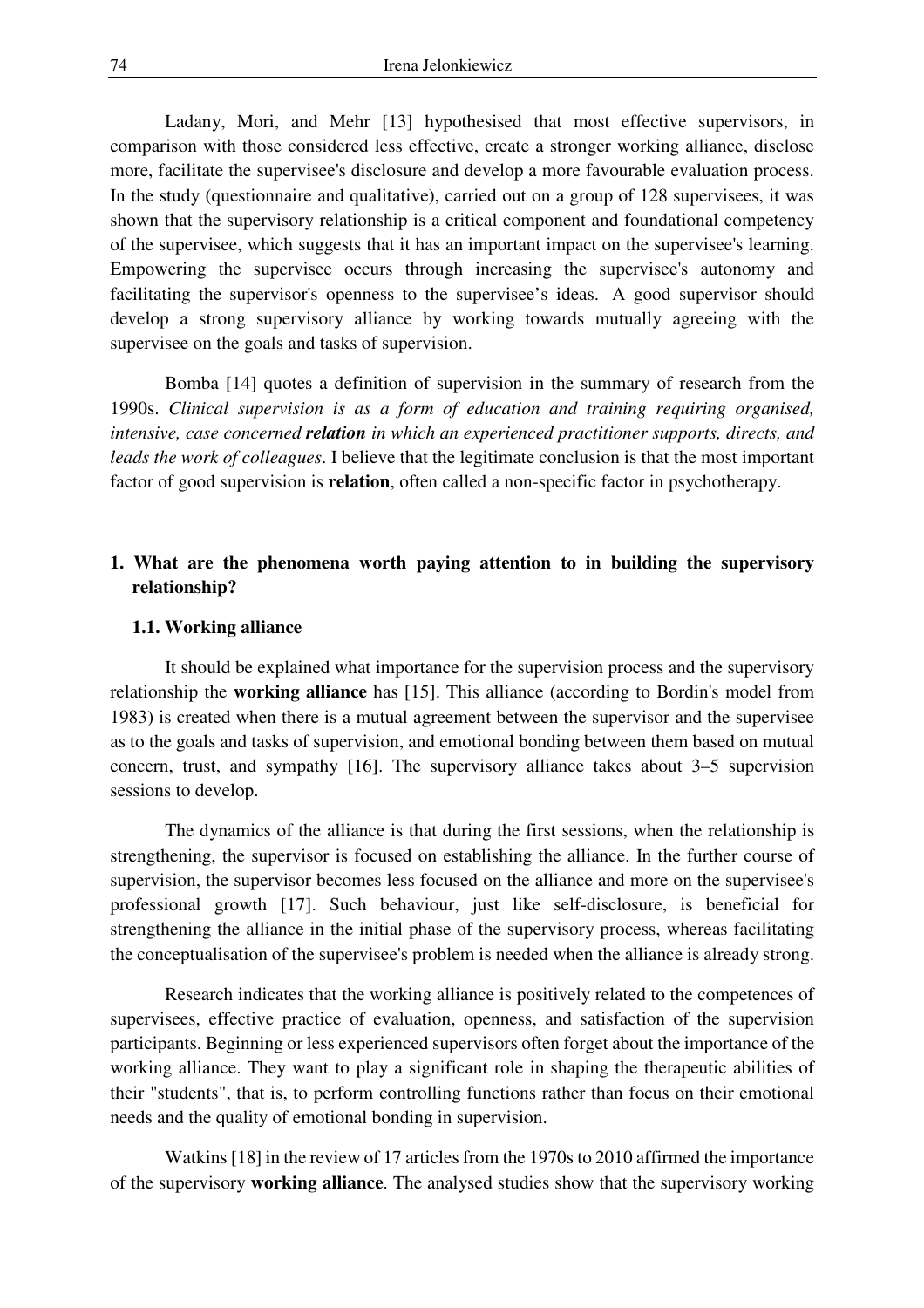alliance, self-efficacy, and the supervisee's satisfaction with supervision are positively related. In conclusion, the positively perceived working alliance leads to a positive perception of supervision experiences. Although the evidence has been correlational, cross-sectional, and ex post facto in nature, Watkins [18] concludes that *the supervisory alliance is at the heart of effective supervision*.

## **1.2. Parallel process**

Another important phenomenon affecting the supervisory relationship is the **parallel process**. This concept, introduced by Ekstein and Wallerstein in 1958, is used in the psychoanalytic explanation of phenomena occurring in supervision situations [19]. A specific issue originating in the psychotherapeutic relationship is reflected in the supervisory relationship and vice versa – an issue originating in supervision may be reflected in the psychotherapeutic session. Nowadays, the term is also used in rational emotive behaviour therapy, counselling and systemic therapy.

Cassoni [20] describes the parallel process as two symmetrical interactions between the therapist and the client, and between the therapist and the supervisor. These two relational processes influence each other. The therapist represents the world of therapy in supervision and the world of supervision in therapy. The patient and the supervisor exist in these two worlds, they do not meet directly but they stay in touch with the therapist. According to Cassoni [20], the concept of the parallel process links the psychoanalytic approach and other theoretical orientations. It may also empower the didactic and therapeutic functions of the supervision process. In psychoanalytic literature, this term dates back to around 1980. Both processes can be noticed in non-verbal communication and unconscious repetitions of relational patterns used in meaningful primary relationships. The decision to present a particular patient in supervision is explained in such a way that the therapist may unconsciously internalise the patient's projections or the therapist may consciously internalise the parts projected by the patient and after working through in supervision, "return" them to the patient.

If the supervisor is interested in the parallel process in supervision, he/she should shift focus from the interpretation of the patient's transference to the analysis of the therapist's countertransference and to the therapeutic relationship. Quoting Clarkson [as cited in 20], Cassoni writes that therapists often behave in supervision in the same way as patients behave in therapy. The mechanism of this "repetition" can be projective identification which is understood as a series of hypnotic inductions that are in reciprocal interaction and occur unconsciously.

To explain this phenomenon, one can refer to a) the universality of topics or similarity between the therapy and the supervision, b) the therapist's transference in both processes, c) the therapist's identification with a critical or authoritarian attitude of the supervisor and behaving in a similar way towards the patient. The bilateral nature of the supervisory process and the active presence of both people create more opportunities to formulate new hypotheses in favour of the patient. It occurs as a result of changes in the internal words of both the therapist and the supervisor. By observing the relational exchanges between the two people, supervision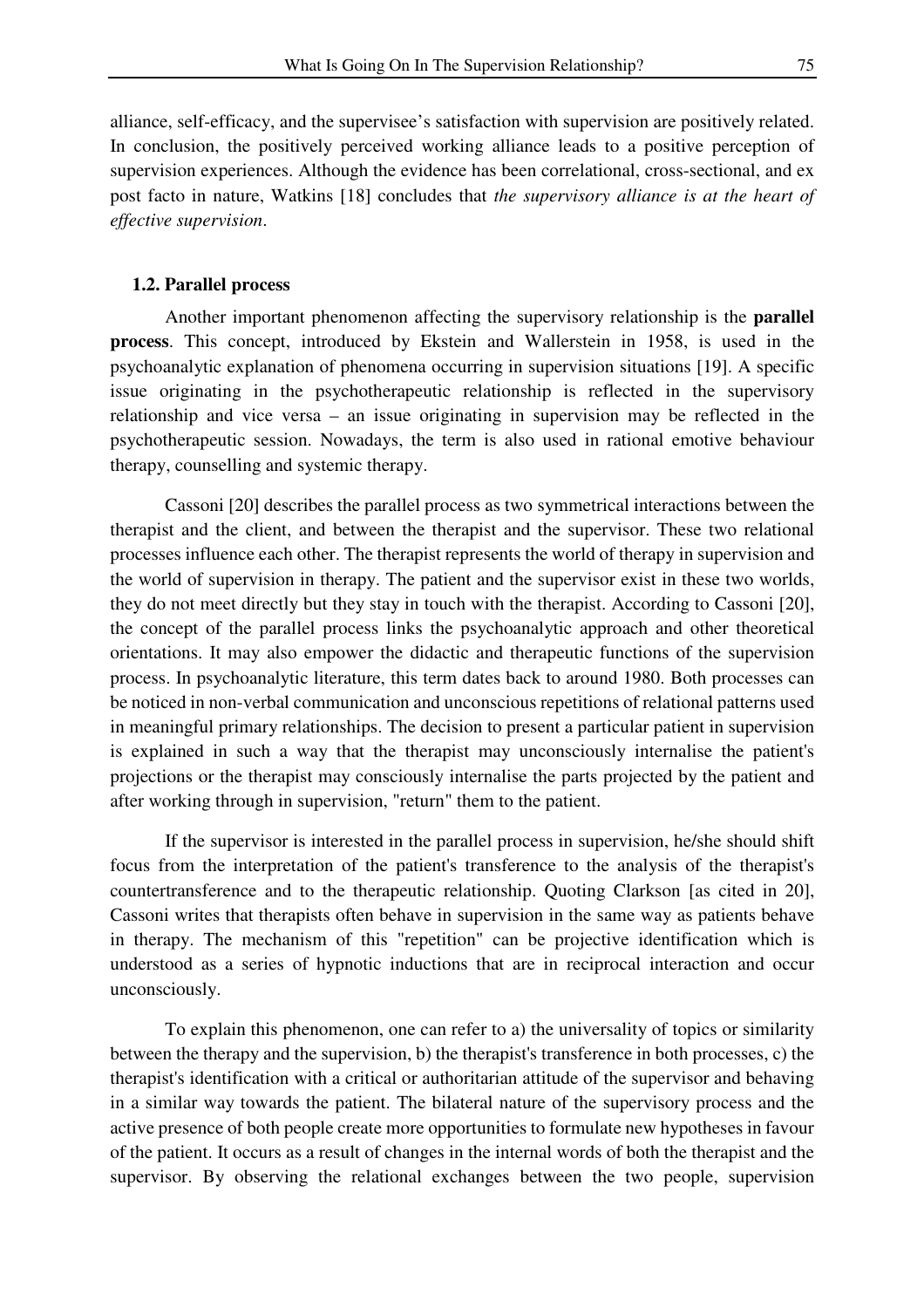becomes a reflexive process. The common goal is to formulate new hypotheses and increase the supervisor's and the therapist's autonomy and creativity so as to strengthen the patient's developmental process*.*

## **1.3. Supervisory countertransference**

According to Walker [21], one of the most important elements of psychotherapy supervision is **supervisory countertransference**. Supervisors are usually aware of their supervisees' countertransference when working with clients, but they often fail to notice their own supervisory countertransference that manifests in strong positive or negative reactions to the supervisee's personality, focusing on the process or content of the therapy, and strong positive or negative reactions to the client's personality. What are the signs of countertransference in the supervisor's behaviour? He/She is distracted by external events, such as feeling sick, tired or thinking about personal issues not related to supervision. He/She experiences feelings related to the supervision process, such as being unsure about the supervisee's intentions or feeling guilty for lack of involvement. He/She acknowledges his/her own reactions to the supervisee's behaviour, such as being frustrated or distressed by the supervisee's clinical choices. He/She reacts negatively to the supervisee's behaviour, such as getting late to supervision or not being motivated to learn. Such countertransference reactions can remind us of what is happening between the therapist and the client.

In psychotherapy supervision, it is important to distinguish whether the therapist's countertransference reaction is related to the material brought by the client or the therapist's own material [cf. 22]. One of the difficulties in the analysis of countertransference is that it can have its sources both in the client and in the therapist – they both react to the present situation in therapy with material from the past. A similar remark may refer to the analysis of the supervisor's countertransference.

In supervision, a three-stage process takes place – identifying, analysing, and apprehension of the benefits of countertransference. Initial identification is the search for moments or places where the therapist loses empathetic communication with the patient and begins to have problems with basic skills that he/she has previously mastered, for example with paraphrases. There may also be surprisingly intense emotions, unusual behaviour, excessive openness or giving advice and making suggestions to the patient. Once countertransference signals are recognised, one can go on to determine their source, the stimulus that caused them and evaluate their possible impact on the therapy process. Such analyses, in the first place, serve to strengthen the therapeutic relationship, but may also be beneficial for the supervisory relationship.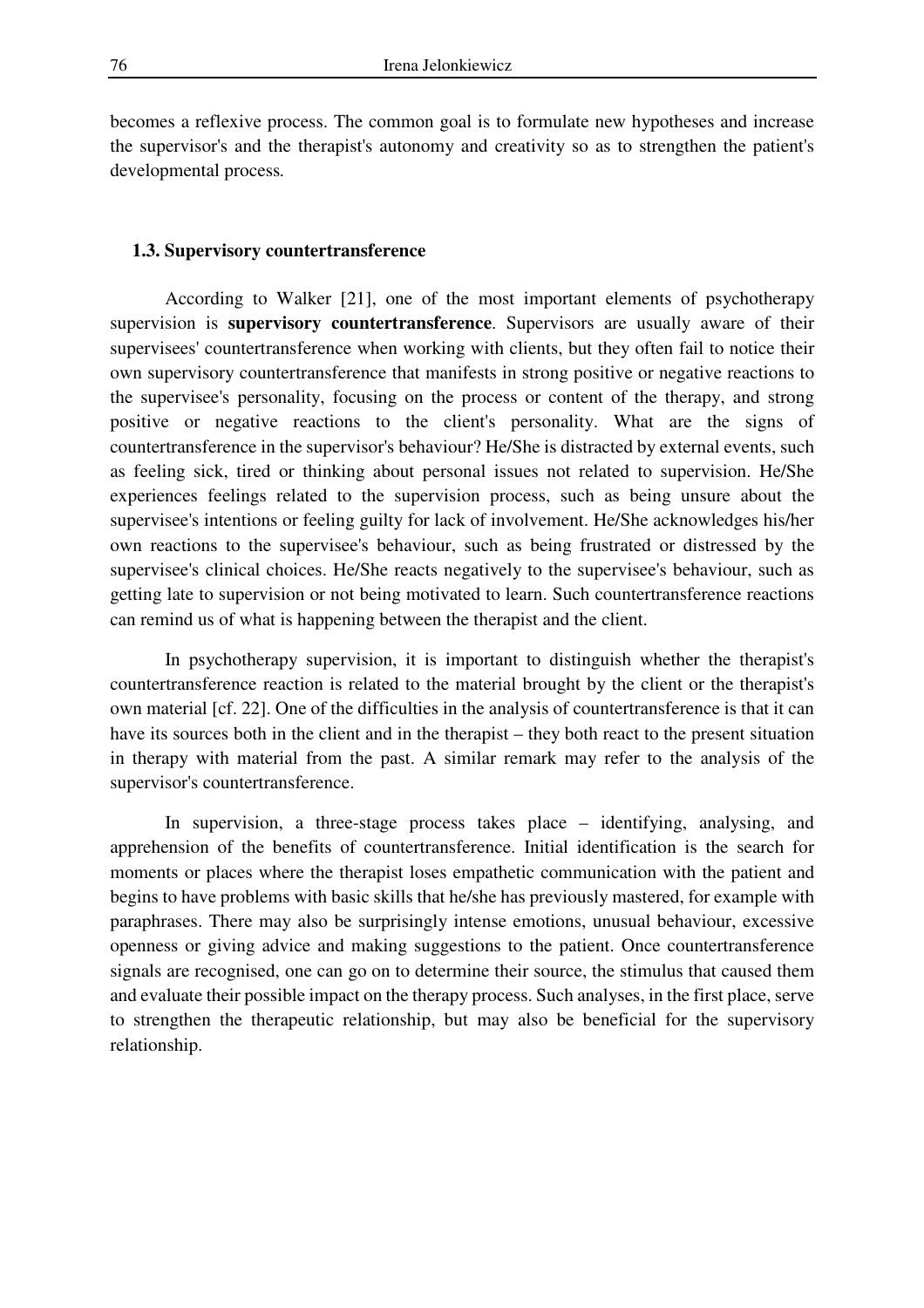### **1.4. Supervisor self-disclosure**

The next important factor determining the quality of the supervisory relationship is **self**disclosure. It covers a wide range of statements: from positive therapeutic experiences to nontherapeutic experiences and views on issues related to supervision. The number and the frequency of a supervisor's personal statements illustrate the supervision style and are related to his/her students' observations. Supervisors who self-disclose are frequently perceived by supervisees as friendly, warm, and flexible.

The supervisor's self-disclosure is also related to the supervisory alliance. Students report that the more open supervisors are, the more they acknowledge the compliance of their own objectives with the supervision tasks of the supervisor, and the more they feel attached to him/her. The supervisor's self-disclosure is not always effective in the supervision process, because it may lead to unnecessary and excessive closeness with the supervisee. The key question that the supervisor should ask him/herself is: "Who do I do this for? Does it address my own needs or the needs of my supervisees?"

Weinstein, Winer, and Ornstein [11] consider a range of behaviours called "selfdisclosure." Does the therapist's clothing, office furnishings, or characteristic symbols present in the space of supervisory encounters constitute self-disclosure or rather does verbal disclosure of facts about own experiences, thinking, and feelings of the therapist? Disclosing personal experiences, e.g. those related to other therapeutic processes, raises serious ethical questions. Disclosure of personal experiences may introduce a promise of greater, unspecified intimacy with the therapist in the future. Such expectations, however, will not always be met. We also know that empathising with patients fosters closer ties and deeper therapeutic relationships. A similar mechanism appears in the supervisory relationship. Disclosure of the supervisor's own experiences can be used to get close to the supervisee and strengthen the supervisory relationship.

The supervisor's self-disclosure can also be related to the problem of boundaries in the supervisory relationship. Therapeutic boundaries are part of the structure defining the properties of the therapeutic relationship. The supervisor, just like the therapist, creates this structure by, for instance, arranging the time and venue of supervision. The maintenance of boundaries is essential for the effective and trusting supervisory relationship. Incidents of therapeutic boundary violation usually concern the development of a sexual relationship or violent behaviour towards the supervisee [cf. 23].

To sum up, it can be said that, as long as it does not involve boundary violation in supervision, the supervisor's self-disclosure may be beneficial for strengthening the supervisory relationship.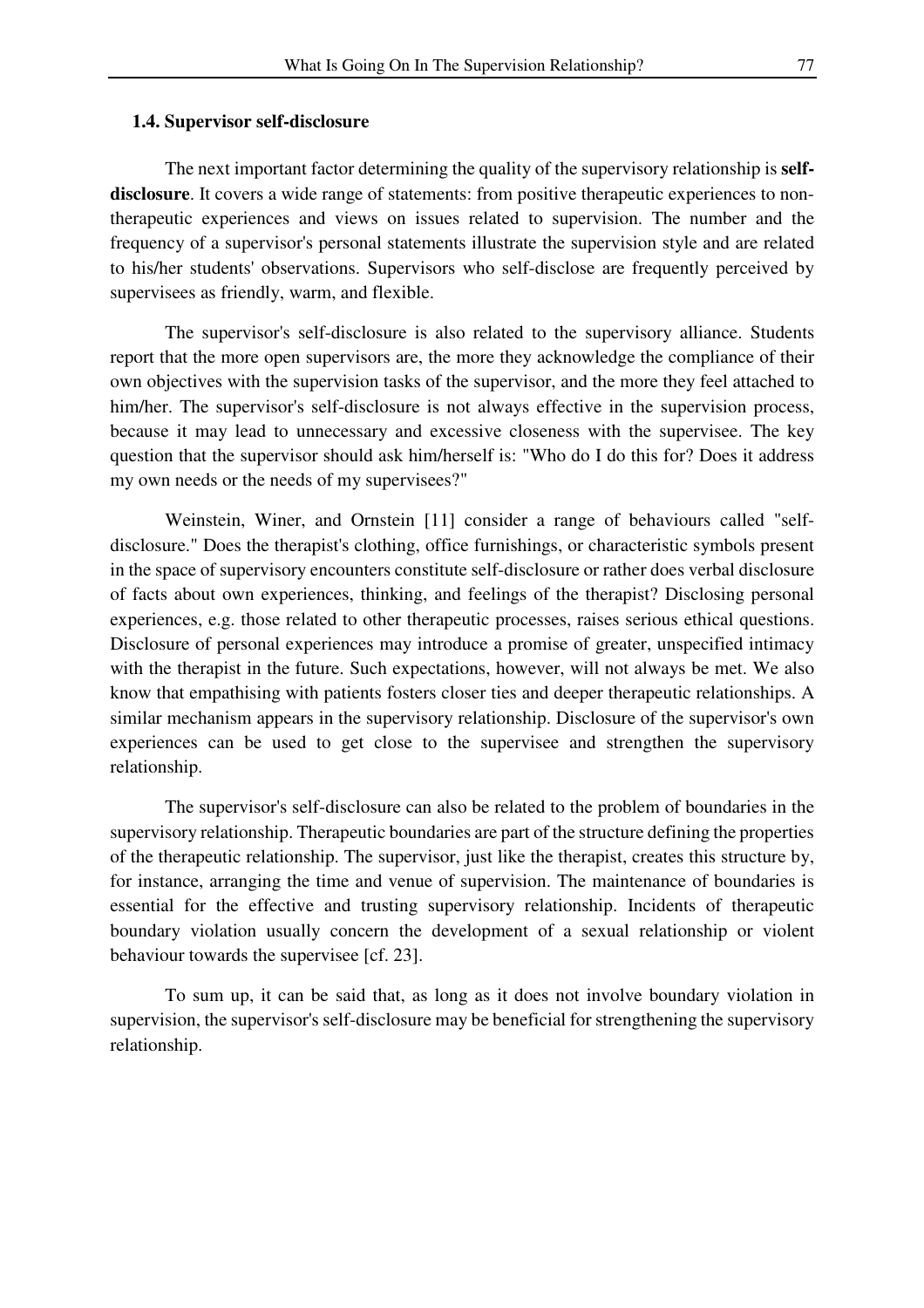## **1.5. Ethical aspects of the supervisory relationship**

A serious drawback of supervision, documented in research, is the violation of ethical guidelines. In a survey, more than 50% of respondents reported that their supervisors violated at least one of them [15]. The most common examples of violated guidelines include not playing back the recordings, failure to provide feedback or excessive disclosure and criticism of the supervisor.

The so-called "bad" supervisions result from the combination of several factors [15]. One of them is the supervisor's lack of experience and training. Another is the lack of a sense of responsibility, which is also an outcome of insufficient mechanisms assessing and controlling the supervisor's work, and greater tolerance towards supervisors because there are still fewer supervisors than supervisees in need of training. In some cases, one may even talk about the supervisor's abnormal behaviour when he/she tries to build a sexual relationship with the supervisee or behaves in an abusive way.

Ladany [17] lists exemplary ethical categories which the supervisor should bear in mind. Some of them can be directly related to the process of shaping the supervisory relationship. The supervisor should, among other things, pay attention to:

- − the way of performance evaluation and monitoring of the supervisee's activities;
- − confidentiality issues discussed in supervision;
- − taking into account alternative theoretical perspectives in supervision;
- − maintaining session boundaries and showing respect for the supervisee;
- − maintaining a professional role by the therapist;
- − disclosure to clients;
- − modelling the therapist's ethical behaviour and responding to ethical concerns occurring in psychotherapy;
- − maintaining multicultural sensitivity towards the patients and the supervisee;
- − differentiating supervision from psychotherapy.

## **Recapitulation**

In the light of the presented analyses and reflections, the supervisory relationship can be considered a central component of supervision. The roles of a teacher, adviser, expert, or mentor are variable and adapted to the stage of the supervisory process. The required ability to choose the roles can be an attribute of the effective supervisor. The combination of various tasks and functions of the supervisor, described in Watkins' supervisory matrix [4] or Newton's supervisory triangle [10] necessitates constant reflection and the analysis of actions taken by the supervisor. The broadly understood role of the supervisor is not limited to the transfer of knowledge and control of psychotherapeutic interventions but requires focusing on maintaining the relationship and getting close to the supervisee. The supervisory relationship is a real, genuine and specific relationship developed over many years of training. In addition, it is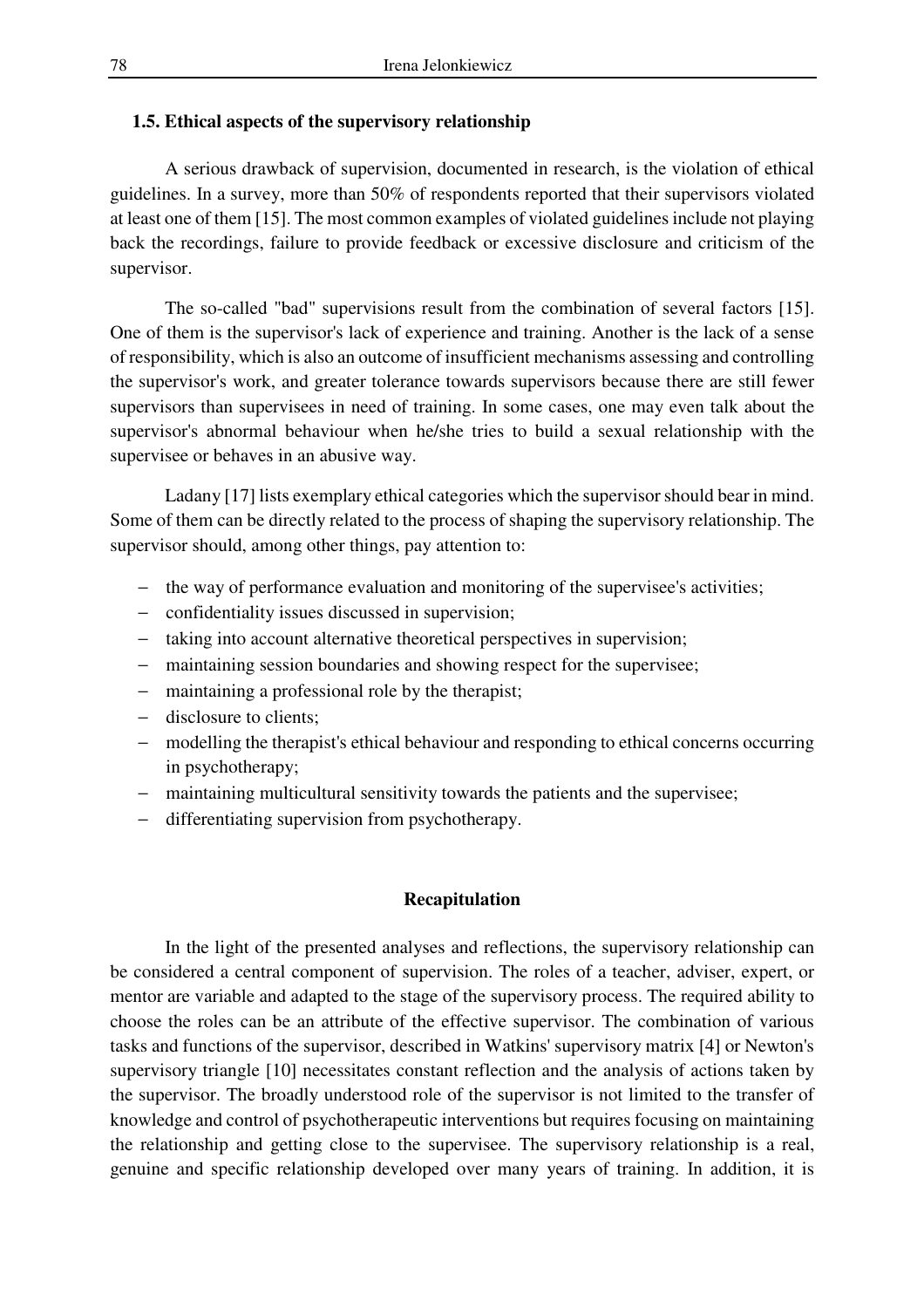perceived as the foundation for forming the working alliance and making supervisory interventions. Perhaps this particular power and significance of the relationship are also related to the coexistence of various worlds during the supervisory encounter. We are dealing with the reality recounted by the patient, recounted by the therapist and developed during the supervisory session. Staying in the "here and now" position and the "meta" position requires a special ability to stay in touch with oneself (the supervisor), with someone else (the therapist) and to understand someone else (the client).

Focusing on the relationship is also indirectly related to the problem of the effectiveness of supervisory activities, both in the context of an increase in soft skills of supervisees and the impact on the condition of patients provided with supervised psychotherapy [cf. 24].

If the phenomena occurring in a non-therapeutic reality, in the relationship between the supervisor and the psychotherapist, may have a beneficial effect on the patient, this is all the more interesting to strengthen this part of the training work.

## **References**

- 1. Watkins CE. Handbook of psychotherapy supervision. New York: John Wiley & Son; 1997.
- 2. Bomba J, Bierzyński K. Potrzeby i zasady stosowania superwizji psychoterapii [The Needs and Principles of Psychotherapy Supervision]. Psychoter. 2015; 173(2): 5–14.
- 3. Gilbert MC, Evans K. Superwizja w psychoterapii [Psychotherapy Supervision]. Gdańsk: Gdańskie Wydawnictwo Psychologiczne; 2004.
- 4. Kalai S. Group supervision of individual therapy. Group Anal. 2007; 40(2): 204–215.
- 5. Watkins CE. Does psychotherapy supervision contribute to patient outcomes? Considering 30 years of research. Clin. Supervisor 2011; 30(2): 235–256.
- 6. Gelso CJ. Real relationship: The "something more" of psychotherapy. J. Contemp. Psychother. 2002; 32: 35–40.
- 7. Gelso CJ. The real relationship in a postmodern world: Theoretical and empirical explorations. Psychother. Res. 2009; 19: 253–264.
- 8. Gelso CJ, Hayes JA. Relacja terapeutyczna [The Therapeutic Relationship]. Gdańsk: Gdańskie Wydawnictwo Psychologiczne; 2004.
- 9. Chinnock K. Relational transactional analysis supervision. Transact. Anal. J. 2011; 41 (4): 336–350.
- 10. Newton T. The supervision triangle: an integrating model. Transact. Anal. J. 2012; 42 (2): 103–109.
- 11. Weinstein LS, Winer JA, Ornstein E. Supervision and self-disclosure: modes of supervisory interaction. 2015. DOI: 10.1177/0003065109356576.
- 12. Watkins CE. The supervision of psychotherapy supervisor trainees. Am. J. Psychother. 1994; 48(3): 417–431.
- 13. Ladany N, Mori Y, Mehr KE. Effective and ineffective supervision. Couns. Psychol. 2013; 41(1): 28–47.